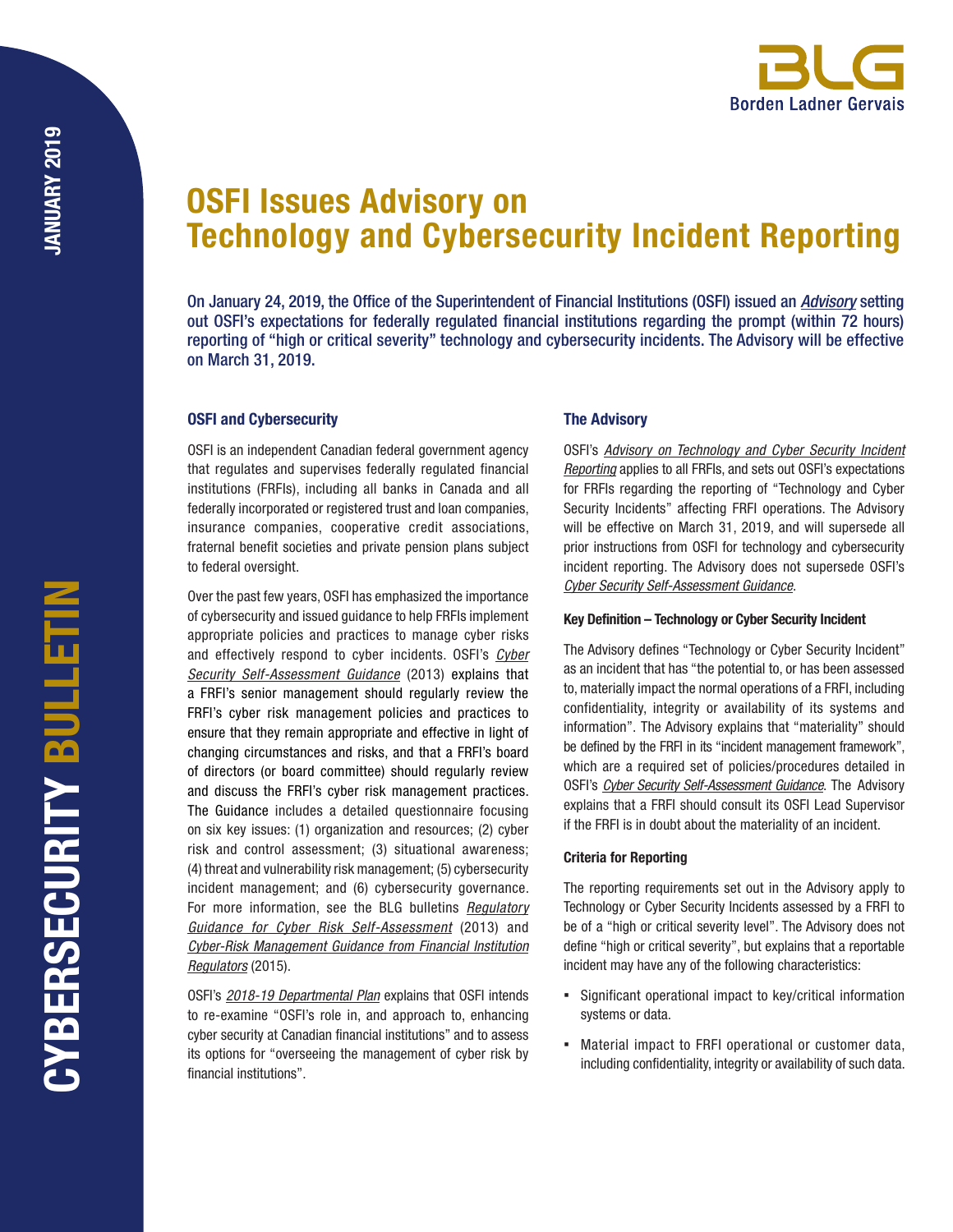- Significant operational impact to internal users that is material to customers or business operations.
- Significant levels of system/service disruptions.
- Extended disruptions to critical business systems/operations.
- Number of external customers impacted is significant or growing.
- Negative reputational impact is imminent (e.g. public/media disclosure).
- Material impact to critical deadlines/obligations in financial market settlement or payment systems.
- Significant impact to a third party deemed material to the FRFI.
- Material consequences to other FRFIs or the Canadian financial system.
- A FRFI incident has been reported to the Office of the Privacy Commissioner or local/foreign regulatory authorities.

The Advisory provides examples of reportable incidents – cyber attack, service availability incident, third-party breach and extortion threat, each with actual or potential material impacts on the FRFI or its customers.

### Initial Reporting Requirements

A FRFI must submit an initial written report to both its OSFI Lead Supervisor and OSFI's Technology Risk Division (by email) as promptly as possible, but no later than 72 hours after determining that a Technology or Cyber Security Incident must be reported.

The initial report must include detailed information (specified in the Advisory) about the incident, to the extent the information is known or best estimated, including: a description of the incident and its impacts (including privacy and financial) on the FRFI, its clients and third parties; the current status of the incident; the date for internal incident escalation to senior management or the board of directors; actions taken or planned to mitigate the incident; the known or suspected root cause of the incident; and the name and contact information for the FRFI incident executive lead and liaison with OSFI.

#### Subsequent Reporting Requirements

OSFI expects FRFIs to provide subsequent updates on a regular basis (e.g. daily) as new information becomes available and until all relevant details about the incident have been provided to OSFI. OSFI may request that a FRFI change the method and frequency of

the updates. OSFI also expects FRFIs to provide situation updates, including short-term and long-term remediation actions and plans, until the incident is contained/resolved. In addition, after incident containment, recovery and closure, OSFI expects the FRFI to report on the FRFI's post-incident review and lessons learned.

# Comment – Preparing For Compliance

The incident reporting obligations set out in the Advisory apply in a much wider range of circumstances than breach reporting and notification obligations under Canadian personal information protection laws, due to the broad definition of "Technology or Cyber Security Incident". The Advisory indicates that an incident may be reportable if the incident has been reported to the Office of the Privacy Commissioner.

The incident reporting obligations set out in the Advisory are similar to the cybersecurity incident reporting obligations for Canadian investment dealers proposed (but not yet finalized) by the Investment Industry Regulatory Organization of Canada. See BLG bulletin *[Canadian Investment Industry Regulator Proposes Mandatory](https://blg.com/en/News-And-Publications/Documents/Publication_5266_1033.pdf)  [Cybersecurity Incident Reporting](https://blg.com/en/News-And-Publications/Documents/Publication_5266_1033.pdf).*

The Advisory will soon come into force. Consequently, FRFIs should now begin assessing and improving their systems, policies and procedures, and designating and training required personnel (both internal employees and external advisors), so that they are able to promptly submit incident reports in compliance with the Advisory. Following are some suggestions:

- Cybersecurity Maturity: A FRFI should use OSFI's *[Cyber Security](http://www.osfi-bsif.gc.ca/eng/fi-if/in-ai/pages/cbrsk.aspx) [Self-Assessment Guidance](http://www.osfi-bsif.gc.ca/eng/fi-if/in-ai/pages/cbrsk.aspx)* to assess the FRFI's current cybersecurity maturity (including the status of the FRFI's "Cyber Security Framework") and implement an appropriate plan for required improvement.
- Incident Management Framework: A FRFI should ensure that it has an appropriate incident management framework so that each potential Technology and Cyber Security Incident is immediately escalated to designated and properly trained personnel for investigation, assessment and response in accordance with a written incident response plan that is consistent with applicable legal requirements, regulatory guidance and relevant best practices, including the guidance in OSFI's *[Cyber](http://www.osfi-bsif.gc.ca/eng/fi-if/in-ai/pages/cbrsk.aspx) [Security Self-Assessment Guidance](http://www.osfi-bsif.gc.ca/eng/fi-if/in-ai/pages/cbrsk.aspx)*. For more information, see BLG bulletins *[Cyber Incident Response Plans – Test, Train and](https://blg.com/en/News-And-Publications/Documents/Publication_4516_1033.pdf) [Exercise](https://blg.com/en/News-And-Publications/Documents/Publication_4516_1033.pdf)* and *[Data Security Incident Response Plans – Some](https://blg.com/en/News-And-Publications/Documents/Publication_4757_1033.pdf)  [Practical Suggestions](https://blg.com/en/News-And-Publications/Documents/Publication_4757_1033.pdf)*.